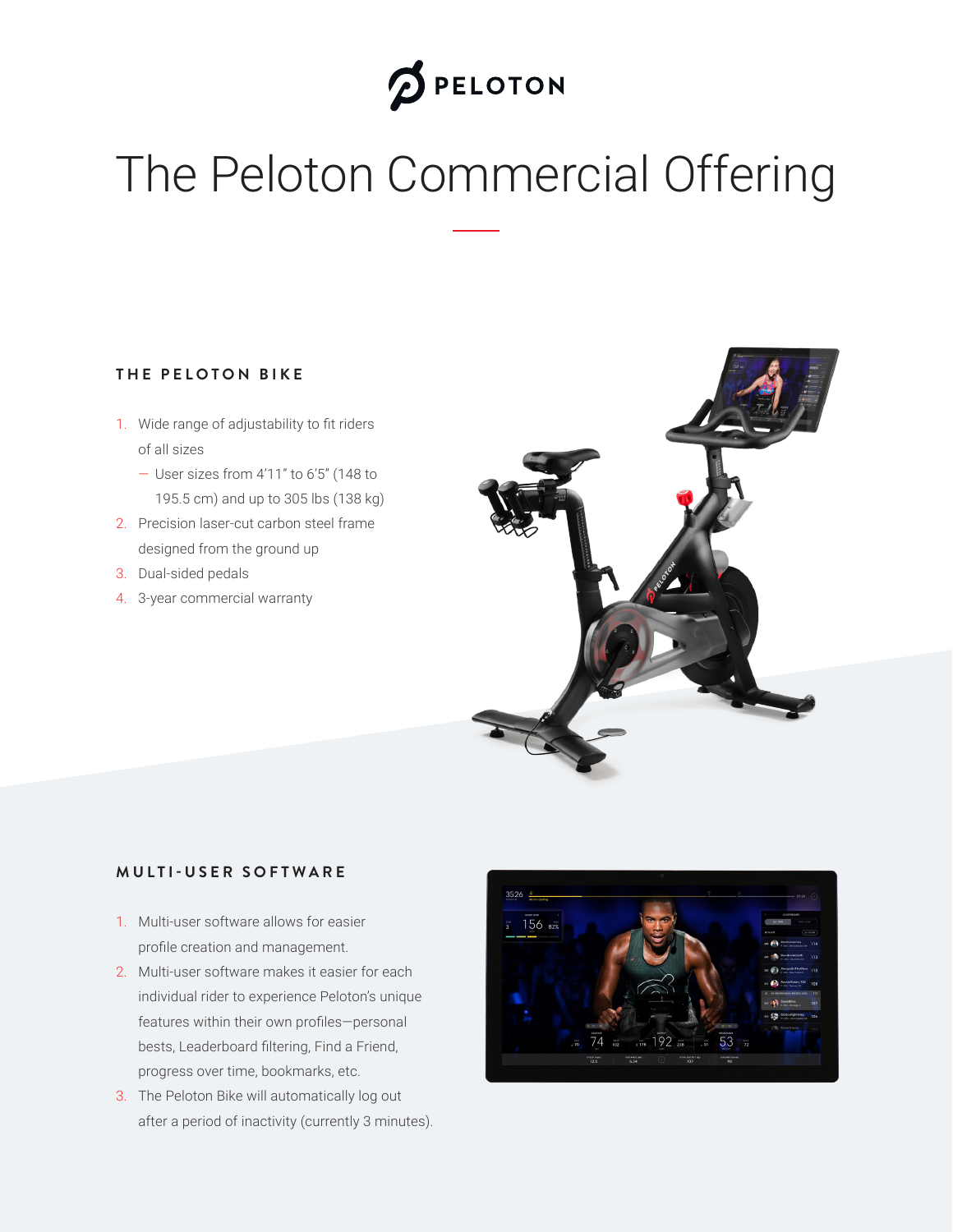# Specifications

### Features

| <b>CARBON STEEL FRAME:</b> | Combining elegance, strength and stability, the<br>compact 4' x 4' x 2' frame is a welcome addition to<br>any room and offers customizable settings for the<br>comfort of every rider.                   |  |
|----------------------------|----------------------------------------------------------------------------------------------------------------------------------------------------------------------------------------------------------|--|
| 22" HD TOUCHSCREEN:        | An immersive, easy-to-use, touchscreen transports<br>each rider to the center of a studio class. Fully<br>integrated with the Peloton Bike's metric sensors and<br>equipped with WiFi capabilities.      |  |
| LIVE STREAMING CONTENT:    | The touchscreen leverages cloud-based streaming<br>video technology to offer studio classes anywhere in<br>the country. Each class is then stored in an extensive<br>on-demand library for later access. |  |

### Peloton Is a Perfect Fit For





Hotels & Resorts Corporate Fitness Centers



Golf, Athletic & Country Clubs

#### Measurements

| <b>FOOTPRINT:</b> | $4'$   $\times$ 2' W                    |
|-------------------|-----------------------------------------|
| DIMENSIONS:       | Total: 59" L x 53" H x 23" W            |
|                   | Screen: 21.5" Diagonal (20.75" x 12.5") |
| WEIGHT:           | Total: 135 lbs                          |
|                   | Frame: 125 lbs                          |
|                   | Screen: 10 lbs                          |
|                   |                                         |

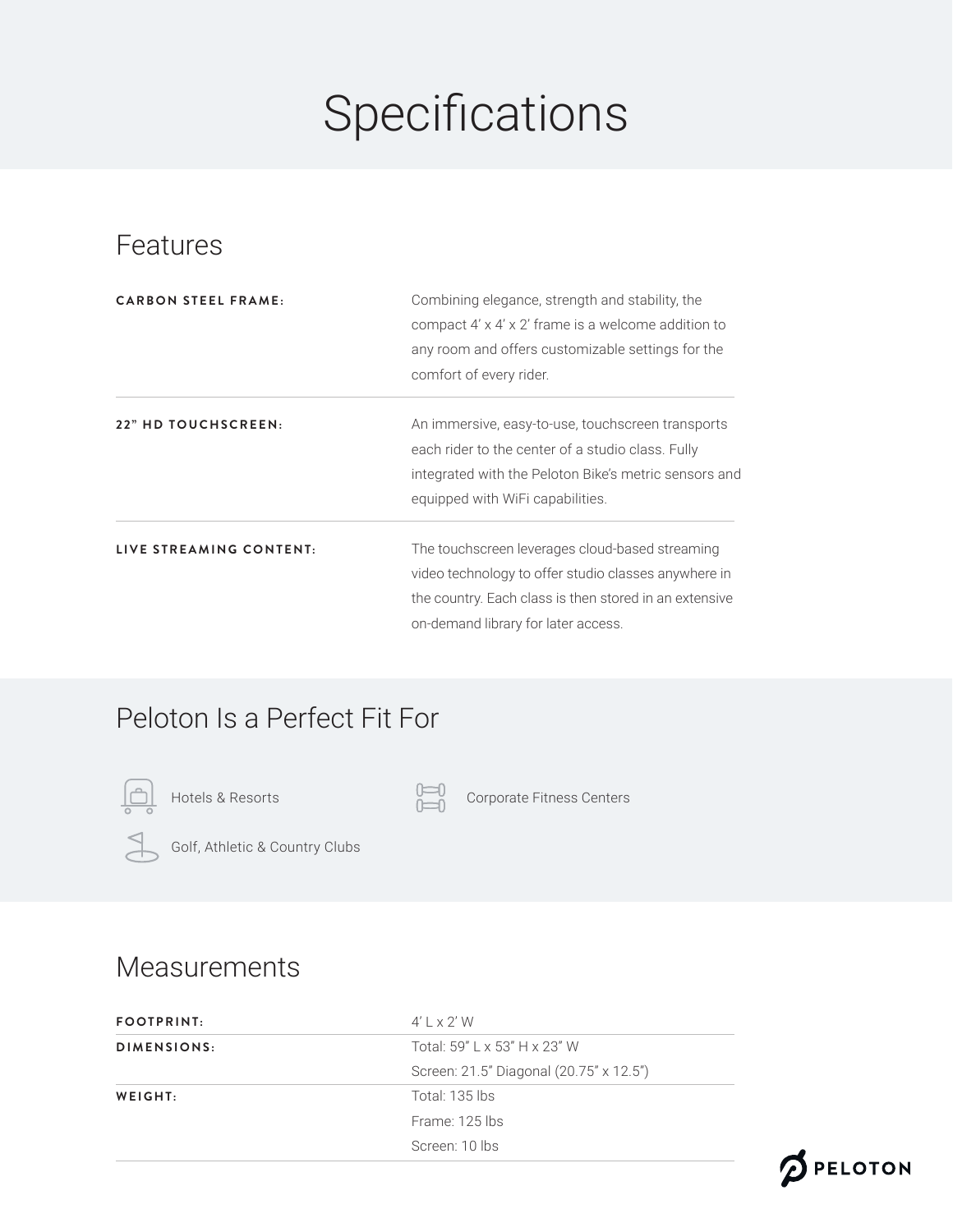# Specifications

### Construction

| FRAME:                 | Welded steel frame for durability and longevity     |  |
|------------------------|-----------------------------------------------------|--|
|                        | ED & Powder coated                                  |  |
| <b>RESISTANCE:</b>     | Neodymium rare earth magnet system                  |  |
| DRIVE:                 | Poly V <sup>®</sup> power transmission belt drive   |  |
| SEAT:                  | Sport series saddle with ergonomic center channel   |  |
| PEDALS:                | Toe cage / SPD compatible aluminum pedals           |  |
| <b>CRANK ARMS:</b>     | 170 mm forged steel                                 |  |
| <b>BOTTOM BRACKET:</b> | Industrial grade bearings with ISIS splined spindle |  |

# Technology

| SCREEN:                    | 21.5" Full HD 1080p PCAP Multitouch        |
|----------------------------|--------------------------------------------|
| HARDWARE:                  | 2.0GHz Mediatek MT8173 quad core processor |
|                            | 2GB RAM                                    |
|                            | 16GB internal flash storage                |
|                            | Peloton Cycle data connector               |
| SOUND:                     | 2 x 10 watt stereo speakers                |
|                            | 3.5 mm TRRS headphone and MIC connector    |
| CONNECTION:                | WiFi 802.11 a/b/g/n/ac                     |
|                            | ANT+ wireless                              |
|                            | Bluetooth 4.0                              |
|                            | 100 Mbps ethernet                          |
| CAMERA:                    | 5 megapixel front-facing camera            |
| <b>POWER REQUIREMENTS:</b> | 100 V to 240 V, 50 Hz to 60 Hz, 1.2 A Max  |

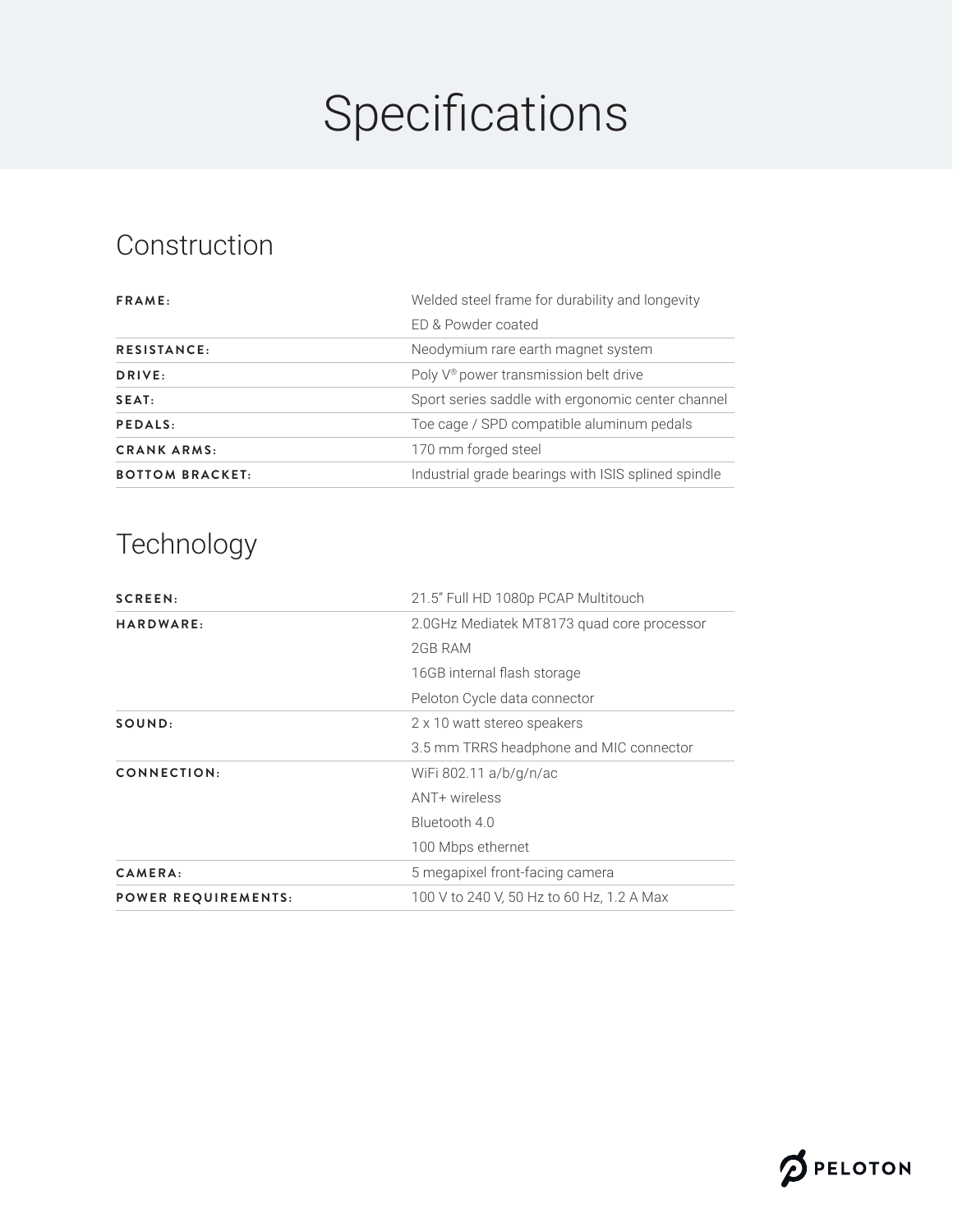# Network Requirements

Please follow these requirements thoroughly to ensure the best user experience when using the Peloton Bikes.

## Requirements

| NETWORK PARAMETER                     | Recommended<br>Requirements                                                                             | Intermediate<br>Requirements | Minimum<br>Requirements       |
|---------------------------------------|---------------------------------------------------------------------------------------------------------|------------------------------|-------------------------------|
| PHYSICAL CONNECTION                   | Wired connection                                                                                        | WiFi with WPA2<br>5Ghz band  | WiFi with WPA2<br>2.4Ghz band |
| DOWNLOAD SPEED<br><b>UPLOAD SPEED</b> | $>10$ Mbit/s<br>$>1$ Mbit/s                                                                             | $>10$ Mbit/s<br>$>1$ Mbit/s  | $>5$ Mbit/s<br>$>512$ Kbit/s  |
| <b>FIREWALL</b>                       | All outbound traffic is allowed No Captive Portal No URL<br>Filtering Direct Internet Access (No Proxy) |                              |                               |
| <b>IP ADDRESS ASSIGNMENT</b>          | Static DHCP                                                                                             | Dynamic DHCP                 | Dynamic DHCP                  |

### Physical Connection

The Peloton Bike will work on a wireless connection, but we recommended using a wired connection if one is available. If using a wireless connection, place the Bike as close as possible to a WiFi access point. The touchscreen supports both 2.4Ghz and 5Ghz frequencies over WiFi. Where proximity allows, we recommend utilizing the less-congested 5Ghz WiFi band.